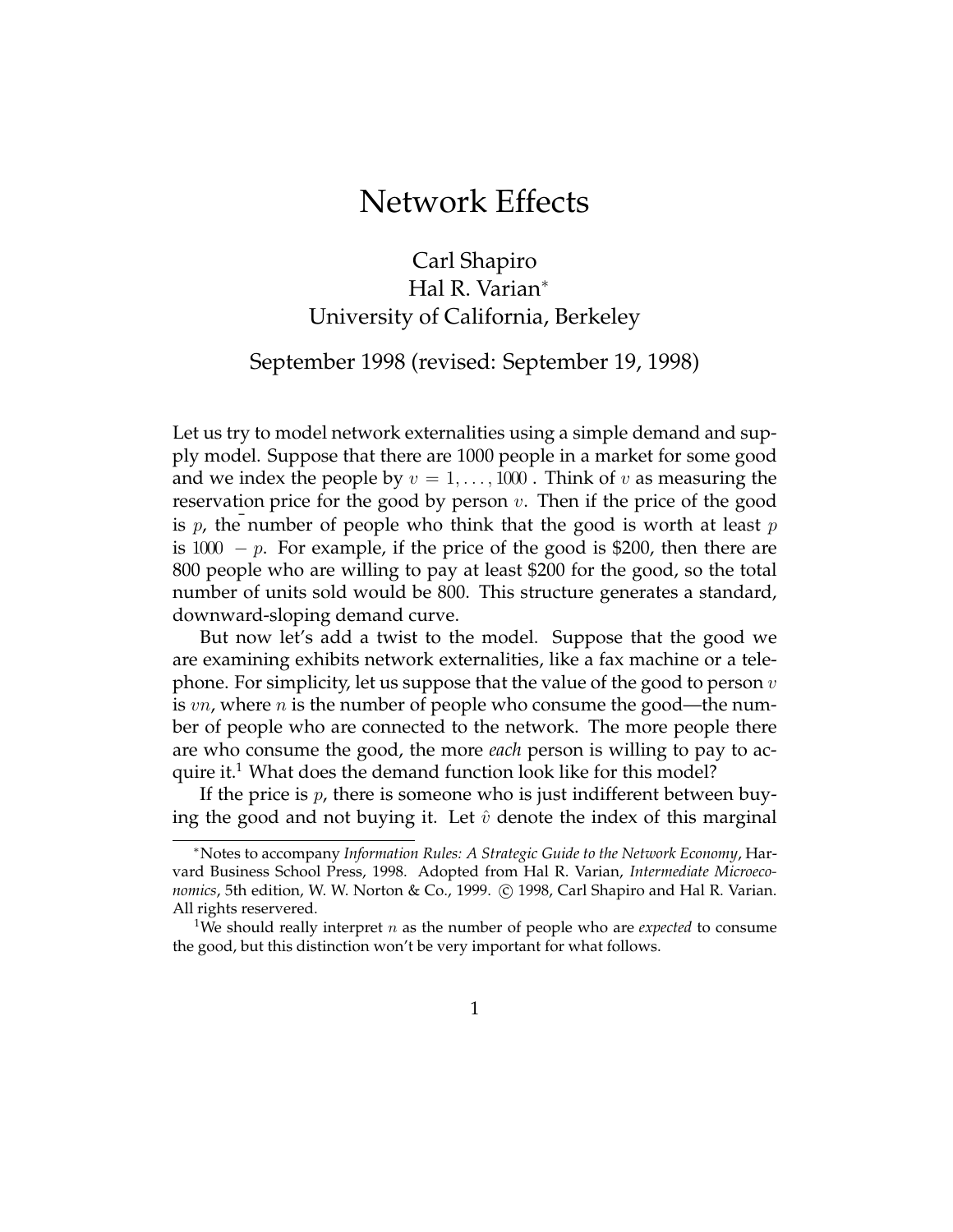$\frac{1}{2}$  is willingness to pay for the good equals its price:  $h_{\text{max}}$  willing the  $h_{\text{max}}$  for the good equals its price:

$$
p=\hat{v}n.
$$

Since this "marginal person" is indifferent, everyone with a *higher* value of  $v$  than  $\hat{v}$  must definitely want to buy. This means that the number of  $\frac{1}{2}$  meanle who want to buy the good is people who want to buy the good is

$$
n = 1000 - \hat{v}.
$$

 $\beta$  equilibrium in this market.  $\mathbf{e}$ 

$$
p = n(1000 - n).
$$

This equation gives us a relationship between the price of the good and the number of users. In this sense, it is a kind of demand curve; if there are *n* people who purchase the good, then the willingness to pay of the marginal individual is given by the height of the curve.

However, if we look at the plot of this curve in Figure 1, we see that it has quite a different shape than a standard demand curve! If the number of people who connect is low, then the willingness to pay of the marginal individual is low, because there aren't many other people out there that he can communicate with. If there are a large number of people connected, then the willingness to pay of the marginal individual is low, because everyone else who valued it more highly has already connected. These two forces lead to the humped shape depicted in Figure 1.

Now that we understand the demand side of the market, let's look at the supply side. To keep things simple, let us suppose that the good can be provided by a constant returns to scale technology. As we've seen, this means that the supply curve is a flat line at price equals average cost.

Note that there are three possible intersections of the demand and sup- $\sum_{k=1}^{\infty}$  That there is a low-level equilibrium where  $n^* = 0$ . This is where ply curve. There is a low-level equilibrium where  $n = 0$ . This is where<br>no one consumes the good (connects to the network), so no one is willno one consumes the good (connects to the network), so no one is will-<br>ing to pay anything to consume the good. This might be referred to as a "pessimistic expectations" equilibrium.

The middle equilibrium with a positive but small number of consumers The minime equilibrium with a positive but small number of consumers to the different that it is not the unit is one where  $\Gamma$  this dominant the network will be very big, so they are network will be very big, so they are not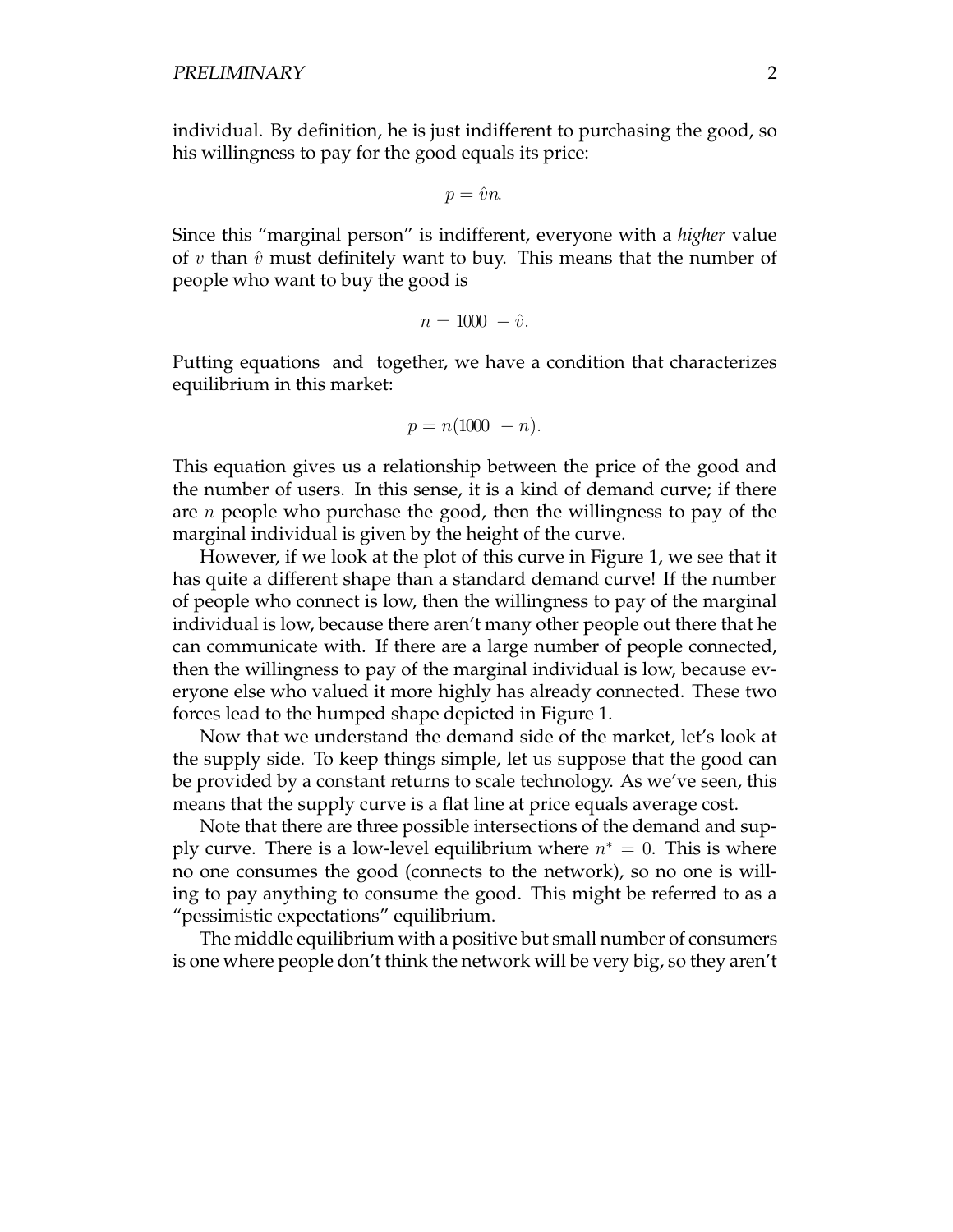

Figure 1: Network externalities. The demand is given by the curved hump, the supply by the horizontal line. Note that there are three inter $h_{\text{max}}$ , the supply by the horizontal line. Note that there are three intersections where demand  $\frac{1}{4}$  and  $\frac{1}{4}$  equals supply.

willing to pay that much to connect to it—and therefore the network isn't very big.

Finally the last equilibrium has a large number of people,  $n_H$ . Here the price is small because the marginal person who purchases the good the price is small because the marginal person who purchases the good. doesn't value it very highly, even though the market is very large.

## **1 Market Dynamics**

Which of the three equilibria will we see occur? So far the model gives us no reason to choose among them. At each of these equilibria, demand equals supply. However, we can add a dynamic adjustment process to help us decide which equilibrium is more likely to occur.

It is plausible to assume that when people are willing to pay more than the cost of the good, the size of the market expands and, when they are willing to pay less, the market contracts. Geometrically this is saying that when the demand curve is above the supply curve, the quantity goes up and, when it is beneath the supply curve, the quantity goes down. The arrows in Figure 1 illustrate this adjustment process.

arrows in Figure 1 interested the disponential process. These dynamics  $\theta$  is a little more information. It is now evident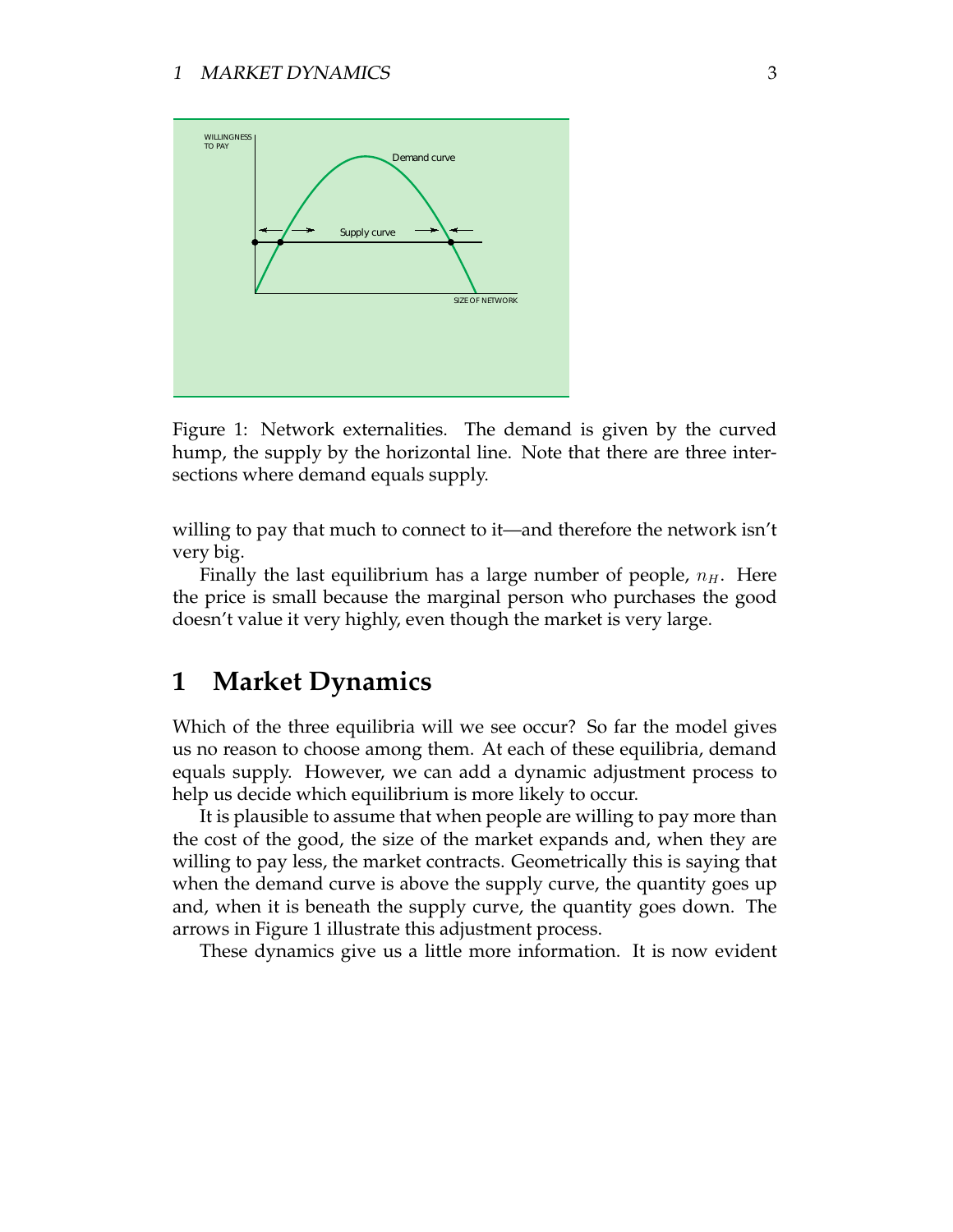

Figure 2: Cost adjustment and network externalities. When the cost is high, the only equilibrium implies a market of size zero. As the cost goes high, the only equilibria hecome possible  $\mathbf{d}$ 

that the low-level equilibrium, where no one connects, and the high-level equilibrium, where many people connect, are stable whereas the middle equilibrium is unstable. Hence it is unlikely that the final resting point of the system will be the middle equilibrium.

We are now left with two possible stable equilibria; how can we tell which is likely to occur? One idea is to think about how costs might change over time. For the kinds of examples we have discussed—faxes, VCRs, computer networks, and so on—it is natural to suppose that the cost of the good starts out high and then decreases over time due to technological progress. This process is illustrated in Figure 2. At a high unit cost there is only one stable equilibrium—where demand equals zero. When the cost decreases sufficiently, there are two stable equilibria.

Now add some noise to the system. Think of perturbing the number of people connected to the network around the equilibrium point of  $n^* = 0$ . As the cost gets smaller and smaller, it becomes increasingly likely that one of these perturbations will kick the system up *past* the unstable equilibrium. When this happens, the dynamic adjustment will push the system up to the high-level equilibrium.

 $\Delta$  possible path for the numb A possible path for the number of consumers of the good is depicted<br>Source 3 in Figure 3.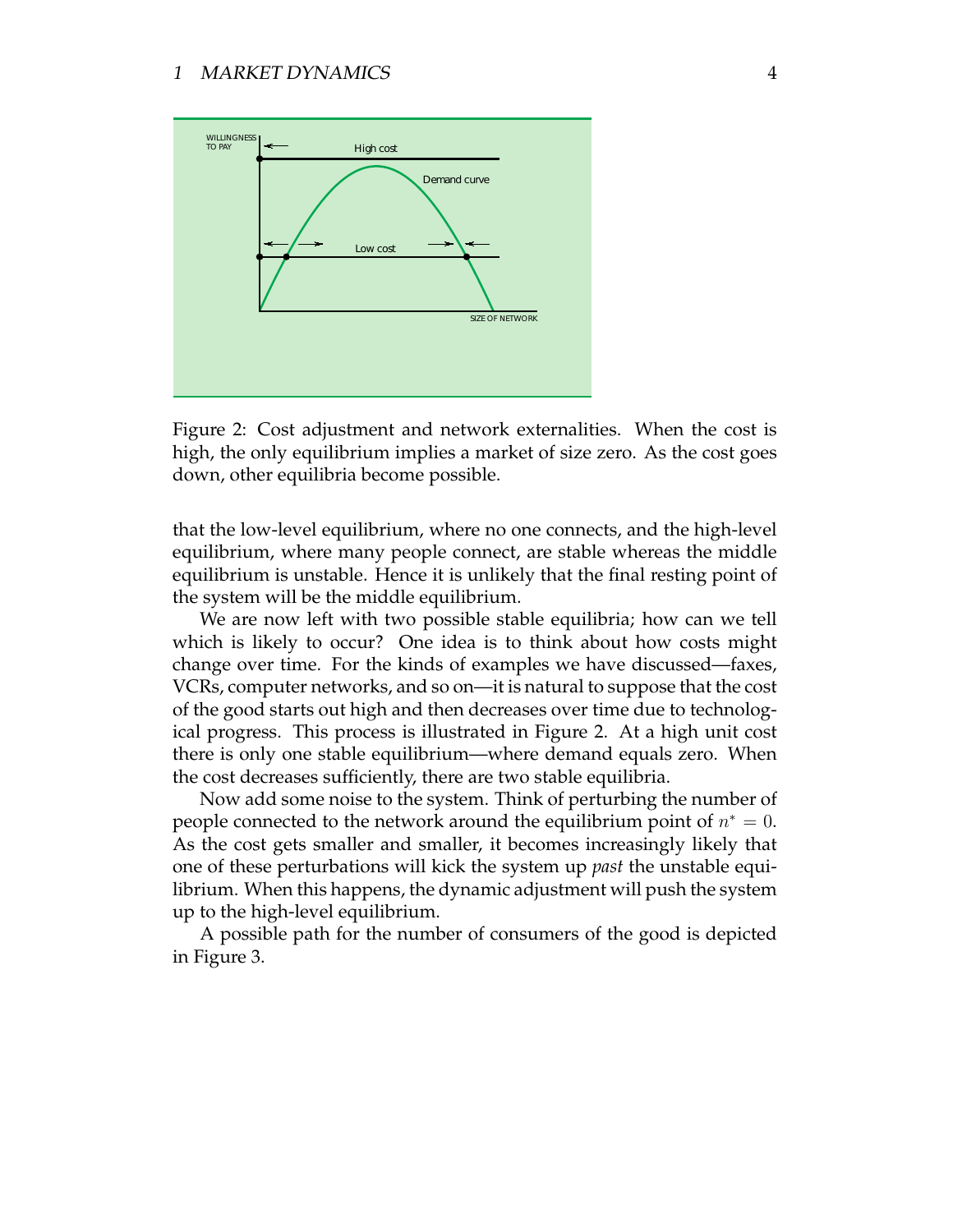

Figure 3: Possible adjustment to equilibrium. The number of users connected to the network is initially small, and increases only gradually as nected to the network is inducing called the network growth takes off contractive contraction mass is reached, the network growth takes of the network  $\alpha$ dramatically.

It starts out at essentially zero, with a few small perturbations over time. The cost decreases, and at some point we reach a critical mass that kicks us up past the low-level equilibrium and the system then zooms up to the high-level equilibrium.

A real-life example of this kind of adjustment is the market for fax ma- $\frac{1}{\pi}$  $\frac{1}{2}$  figure and number  $\frac{1}{2}$  figure and number of  $\frac{1}{2}$  mathematics shipped over a period of 12 years.<sup>2</sup>

<sup>&</sup>lt;sup>2</sup>This diagram is taken from "Critical Mass and Network Size with Applications to the US Fax Market," by Nicholas Economides and Charles Himmelberg (Discussion Paper no. EC-95-11, Stern School of Business, N.Y.U., 1995). See also Michael L. Katz and Carl Shapiro, "Systems Competition and Network Effects," Journal of Economic Perspectives, 8 Shapiro, "Systems Competition and Network Effects," *Journal of Economic Perspectives*, 8  $(1994)$ , 93–116, for a nice over the internalities and their implications.